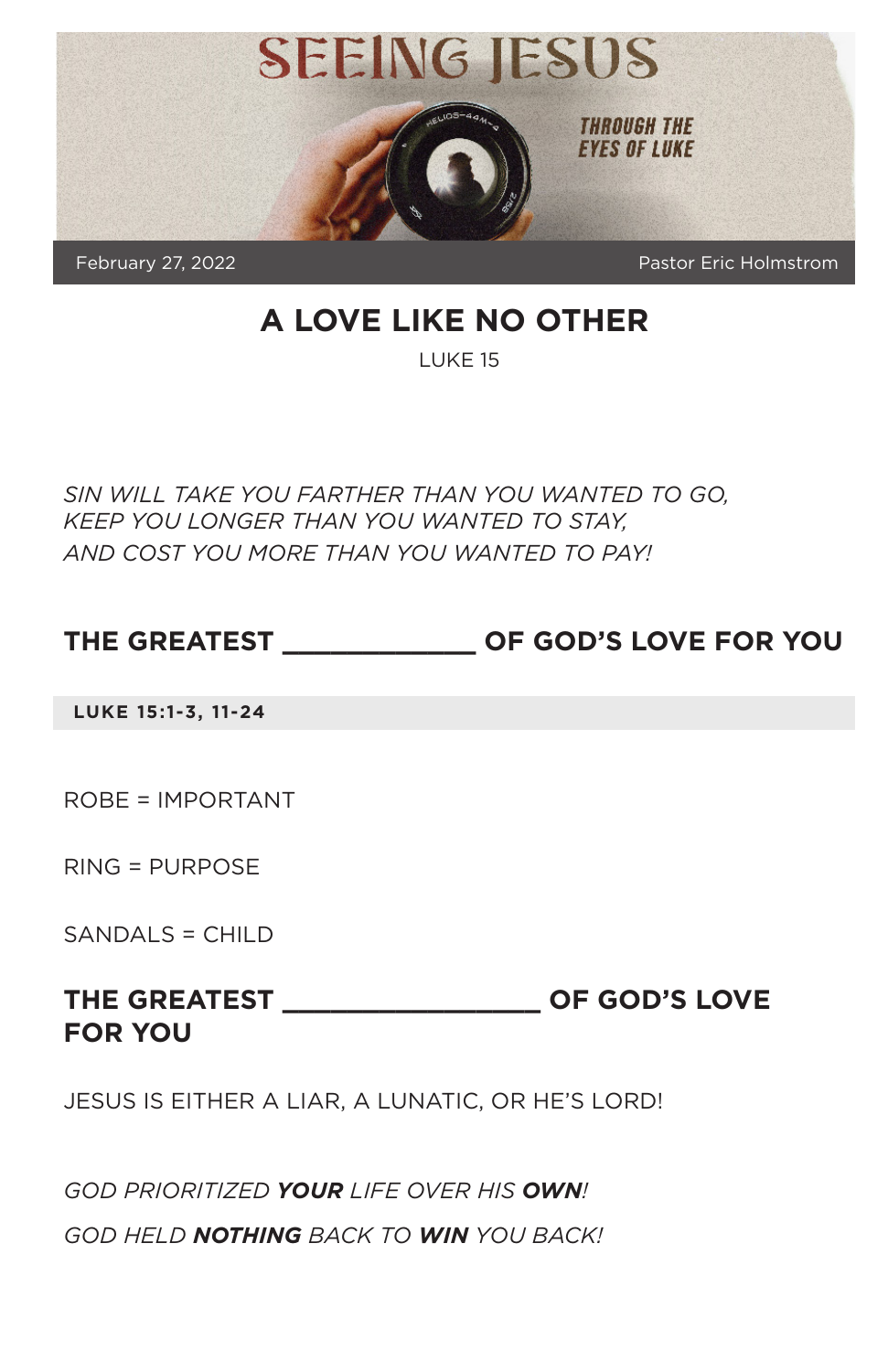#### **1 CORINTHIANS 15:14, 17**

IF JESUS DIDN'T RISE FROM THE DEAD, HE DIDN'T DIE FOR YOUR SINS!

THE PERSONAL TESTIMONIES OF THE DISCIPLES AND JAMES, THE BROTHER OF JESUS, ARE JUST TWO REASONS WE BELIEVE JESUS ROSE FROM THE DEAD!

# **THE GREATEST \_\_\_\_\_\_\_\_\_\_\_\_ TO LOVE GOD IN RETURN**

*"The Gospel and religion should never be confused. They are two completely different operating systems. Religion says, 'I do, therefore I am accepted.' The Gospel says, 'I am accepted, therefore I do.' Religious people work for approval. Gospel people work from approval. And the major word that separates the two is: grace."*

*Dr. Bryan Loritts*

**JOHN 3:16**

**EPHESIANS 2:4-5**

**ROMANS 10:9**

IF YOU DECIDED TO FOLLOW JESUS TODAY, WANT TO JOIN A GROUP, OR START SERVING, PLEASE STOP BY THE CONNECT CENTER OR VISIT PURPOSECHURCH.COM/NEXTSTEPS

**Fill in the blanks:** illustration, demonstration, evidence, invitation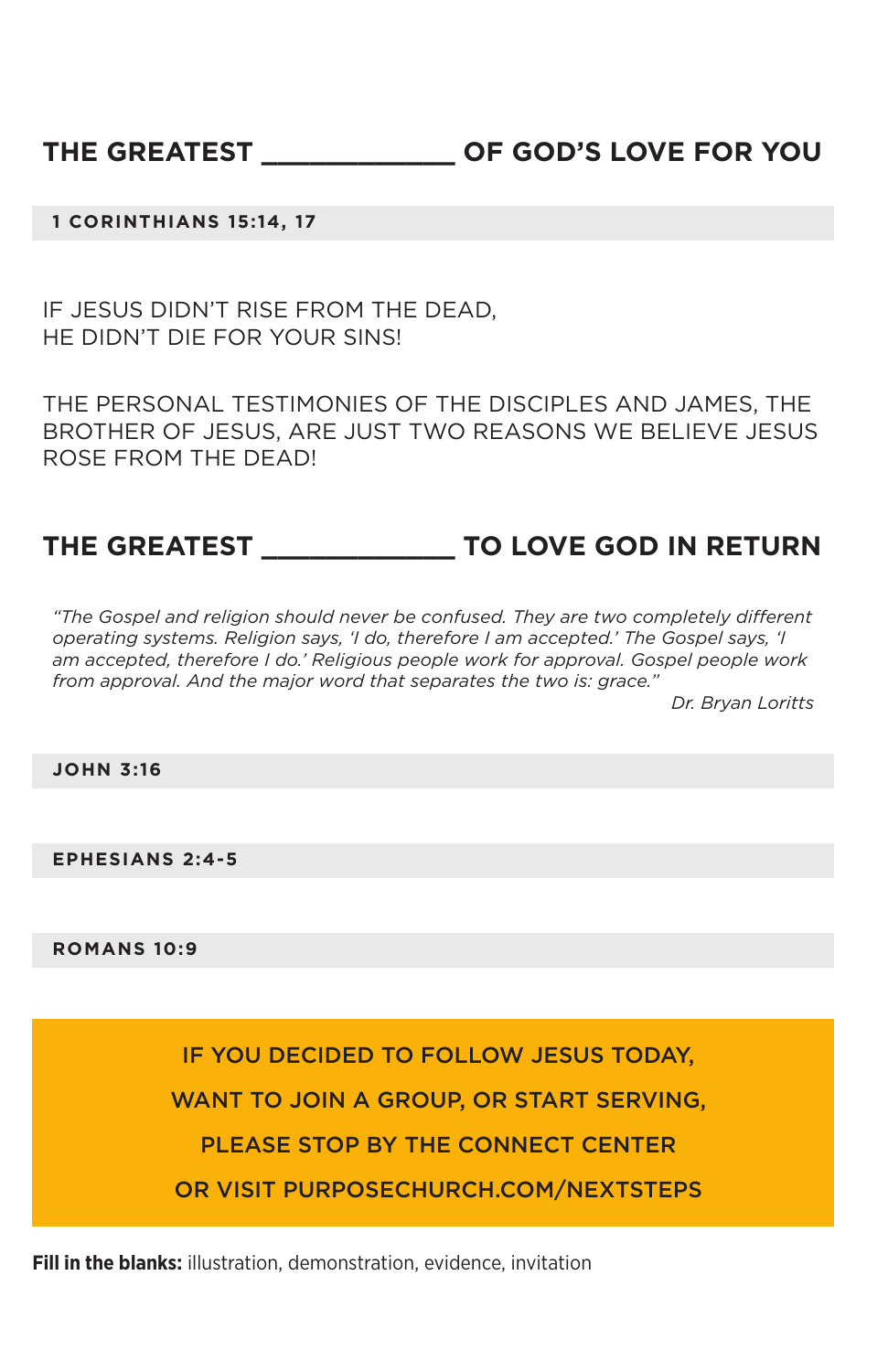# STUDY GUIDE LUKE 15 WEEK 8

*This Study Guide provides a daily reading plan to read through the Gospel of Luke on your own during the week. The following questions are provided for your personal reflection and application and for you to discuss with your family, friends, and Life Group. While the sermons will not be able to cover every passage in Luke, the Study Guide and daily readings will. If you are missing any Study Guides, they are available at the Connect Center or online with the sermon archives each week.*

#### OPEN UP

How old were you when you left home for the first time? Where did you go? What did you do?

#### DAY 1: READ LUKE 15:1-7

Who is in Jesus' audience? How do they respond to him?

How does Jesus' parable of the sheep relate to the muttering of the Pharisees? What is Jesus' point (v. 7)?

How could this story affect your relationships with those you know who wander from the faith?

### DAY 2: READ LUKE 15:8-10

How do you picture the woman searching for her money (vv. 8-9)? What is Jesus' point here?

How is a repentant sinner like a found coin? Why does God care so much about repentant sinners?

In what ways does God's value of people differ from ours? How does this story make you feel about your value to God?